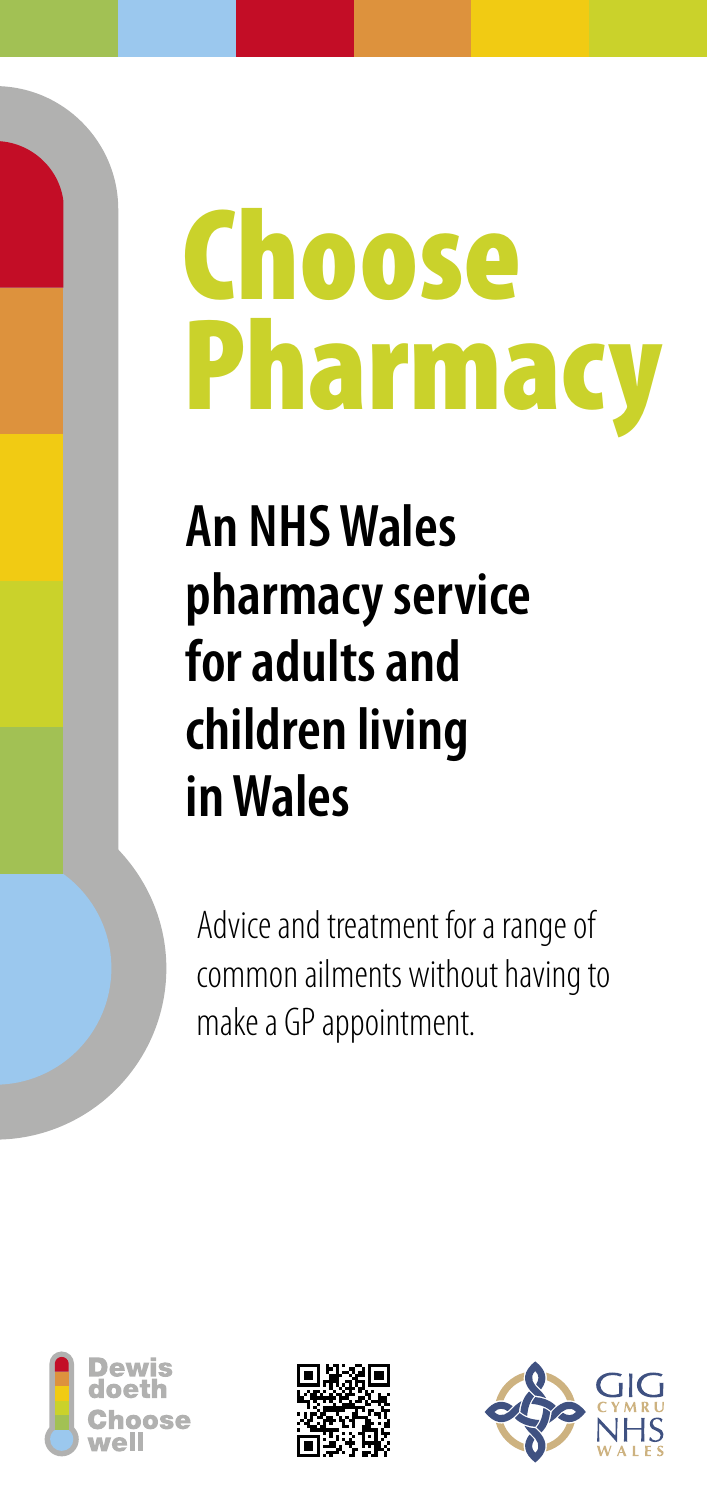#### **How does it work?**

- If you visit a pharmacy and have a common ailment you can ask the pharmacist for advice. The pharmacist may ask if you wish to register for the service. Registering means the pharmacist may supply you with the medicine you need free of charge.
- You may need to show the pharmacist some form of identification before you can use the service but this will depend on whether you are known to the pharmacist.
- The pharmacist will check your details against the NHS Wales Welsh Demographic Service to confirm that you are registered with a GP Practice in Wales.
- You don't have to make an appointment. You can go along at a time that suits you.
- Your consultation will always be with a qualified pharmacist and will take place in a confidential area within the pharmacy.
- If your pharmacist agrees that you need a medicine or product to treat your symptoms they may give it to you free of charge.
- If you do not wish to register with the service the pharmacist will provide you with advice but will not be able to supply any free medicine.

### **Who is the service for?**

You can use the service if you live in Wales and are registered with a GP Practice.

## **You will still have to go to your GP if:**

- Your pharmacist suggests that you should, or
- You need a medicine that you can only get on prescription from your GP.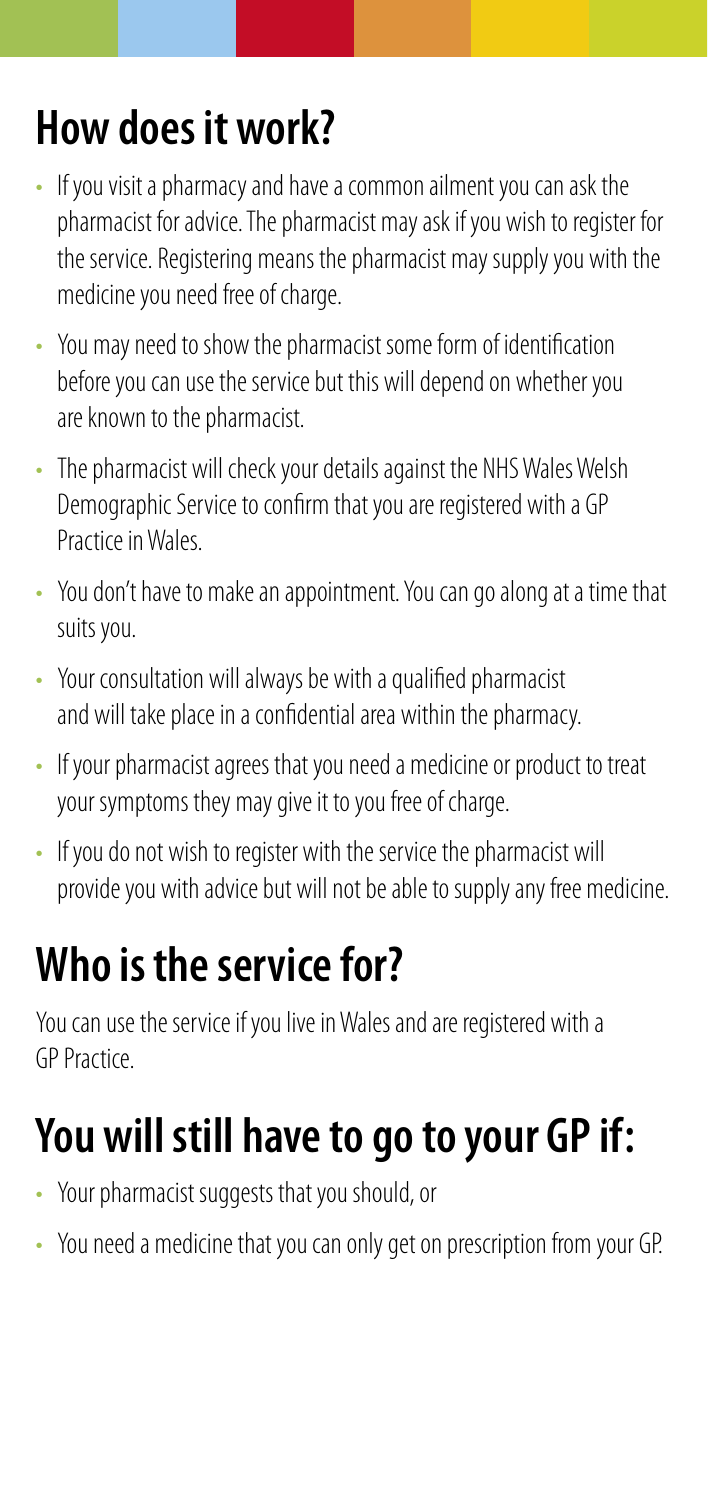#### **What does the service offer?**

**You will receive advice and free treatment from your community pharmacist for common minor illnesses and ailments such as:**

| $\bullet$ | indigestion |
|-----------|-------------|
|-----------|-------------|

- nappy rash
- constipation
- diarrhoea
- piles
- hay fever
- head lice
- teething
- colic
- chicken pox
- threadworms
- sore throat
- athlete's foot
- eye infections
- dermatitis • verruca

• dry eyes

• mouth ulcers

• cold sores

• acne

• back pain

- vaginal thrush
	- oral thrush
	- scabies
- ingrowing toenails
- If your pharmacist feels that it is better for you to see your GP or another healthcare professional then they may tell you to make an appointment.

# **Can I still go to my GP?**

• You can still make an appointment with your GP if you feel this is more suitable.

# **Can I still go to other pharmacies?**

- You can use other pharmacies to buy medicines or to pick up your prescriptions but remember;
- You can only use the service at the community pharmacy you are registered at; and
- It is safer if only one pharmacy has a record of all the medicines you are taking so that they can be sure that if your health changes your medicines are still suitable for you.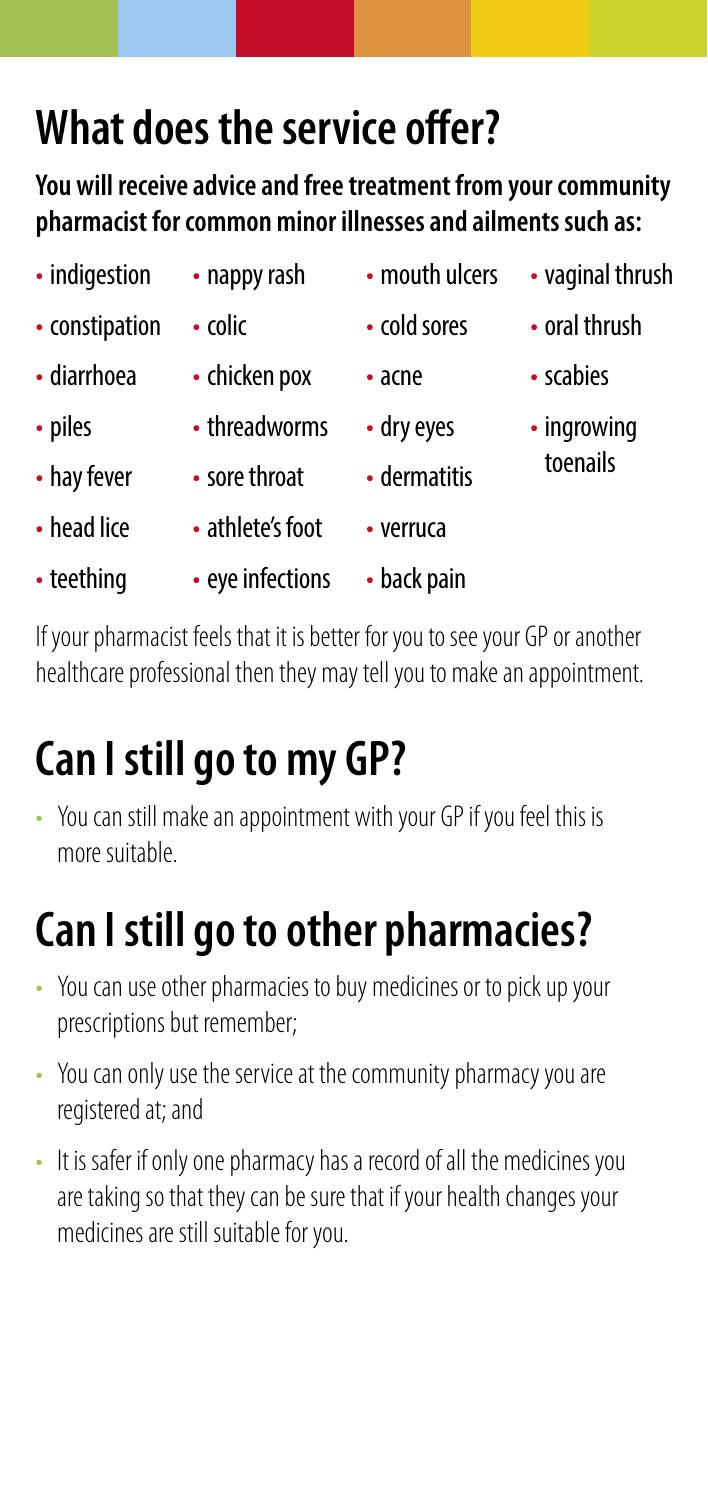## **How do I register?**

- You can register for Choose Pharmacy at one of the community pharmacies by using the following link: [www.nhsdirect.wales.nhs.uk/localservices/searchlocalservices.](https://www.nhsdirect.wales.nhs.uk/localservices/searchlocalservices.aspx?s=Pharmacy) [aspx?s=Pharmacy](https://www.nhsdirect.wales.nhs.uk/localservices/searchlocalservices.aspx?s=Pharmacy)
- Your pharmacist will ask you for some details, your name, date of birth and postcode.
- If the pharmacist does not know you, you will be asked to show some form of identification to confirm your name, date of birth and address.
- Your pharmacist will explain the service, ask if you are happy to register and will give you a copy of this leaflet to take away with you.
- You can only register with one community pharmacy at a time for the service.
- If you want to go to another community pharmacy for the service, you can but you will need to register with the new pharmacy.
- If you do register with a new pharmacy you will no longer be registered at the pharmacy where you were previously registered.

#### **What information will be kept about me?**

- The community pharmacy that you are registered with will record your name, address, date of birth, details of the ailment that you presented and any advice or medicines given.
- If you access the service in the future, details of previous consultations will be available to the pharmacist in the pharmacy where you are seeking treatment or advice. This may be a different pharmacy to the one you have used previously. This is to help them decide whether you can be treated safely by the pharmacist or whether you need to see a GP.
- Details on your consultations will be available to your GP to help them provide you with care.